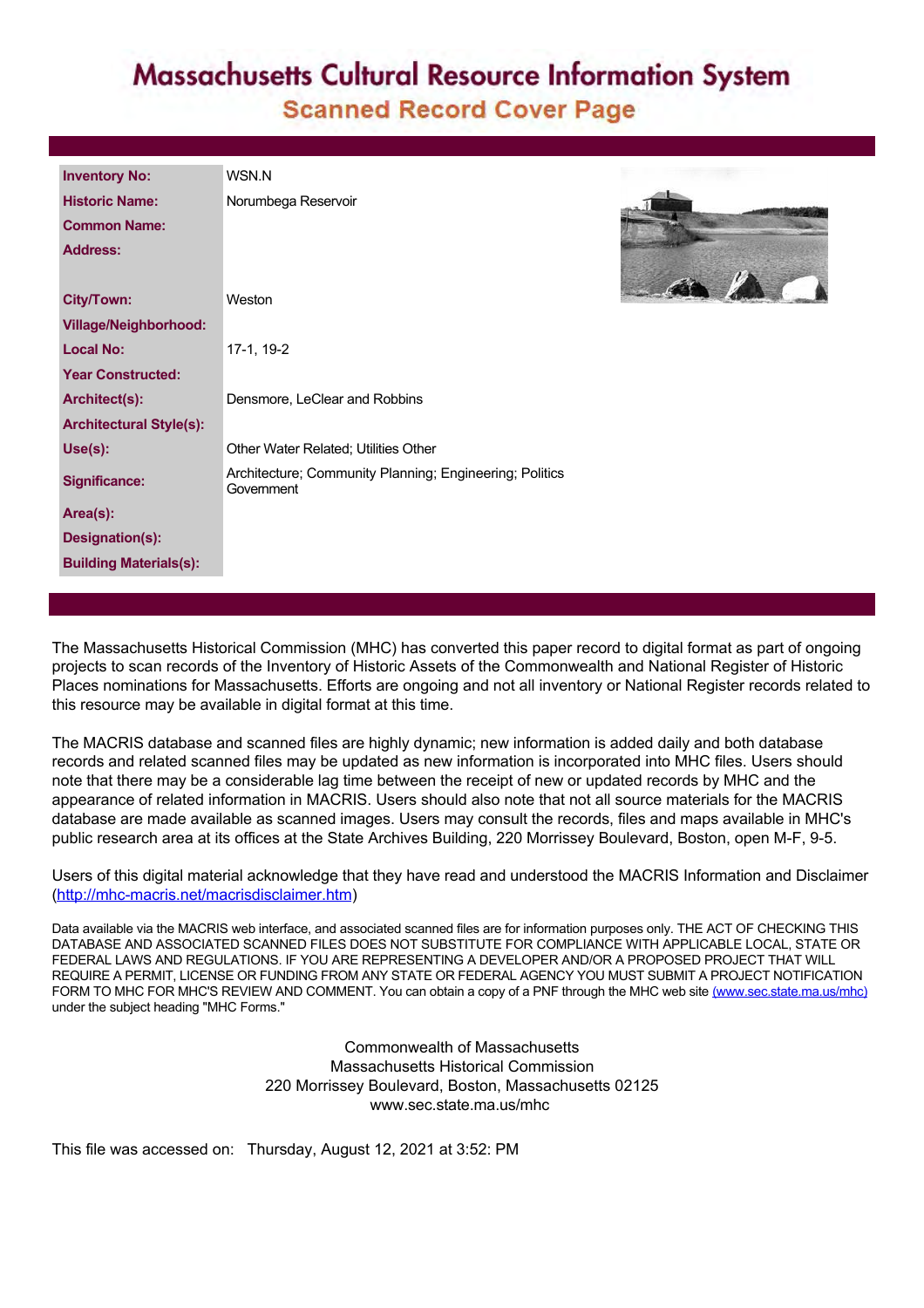|                                                                                 | WSN. N                                                                               |             |
|---------------------------------------------------------------------------------|--------------------------------------------------------------------------------------|-------------|
| FORM A - AREA                                                                   | Form numbers in this area<br>$9 - 3$                                                 | Area letter |
| MASSACHUSETTS HISTORICAL COMMISSION<br>294 Washington Street, Boston, MA. 02108 |                                                                                      |             |
| where irreply is control of specific control of the irreplace of the in-        | The part which is a second of the thought the property of<br>www.com Boons 24 (1836) |             |
|                                                                                 | Weston<br>Town                                                                       |             |
|                                                                                 | Name of area (if any)                                                                |             |
|                                                                                 | Norumbega Reservoir                                                                  |             |
|                                                                                 | General date or period<br>1938-40                                                    |             |
|                                                                                 |                                                                                      |             |
|                                                                                 |                                                                                      |             |

**Sketch map. Draw a general map of the area indicating properties within it. Number each property for which individual inventory forms have been completed. Label streets (including route numbers, if any) and indicate north. (Attach a separate sheet if space here is not sufficient)** 

MENCHION BIGGILICOMOR OI SLES" IRADISIN GEARICESEDI OI TIES" MUSIC CENERA IL"

| Recorded by | M.H.Bowers                         |
|-------------|------------------------------------|
|             | Organization Louis Berger & Assoc. |
| Date        | May 1985                           |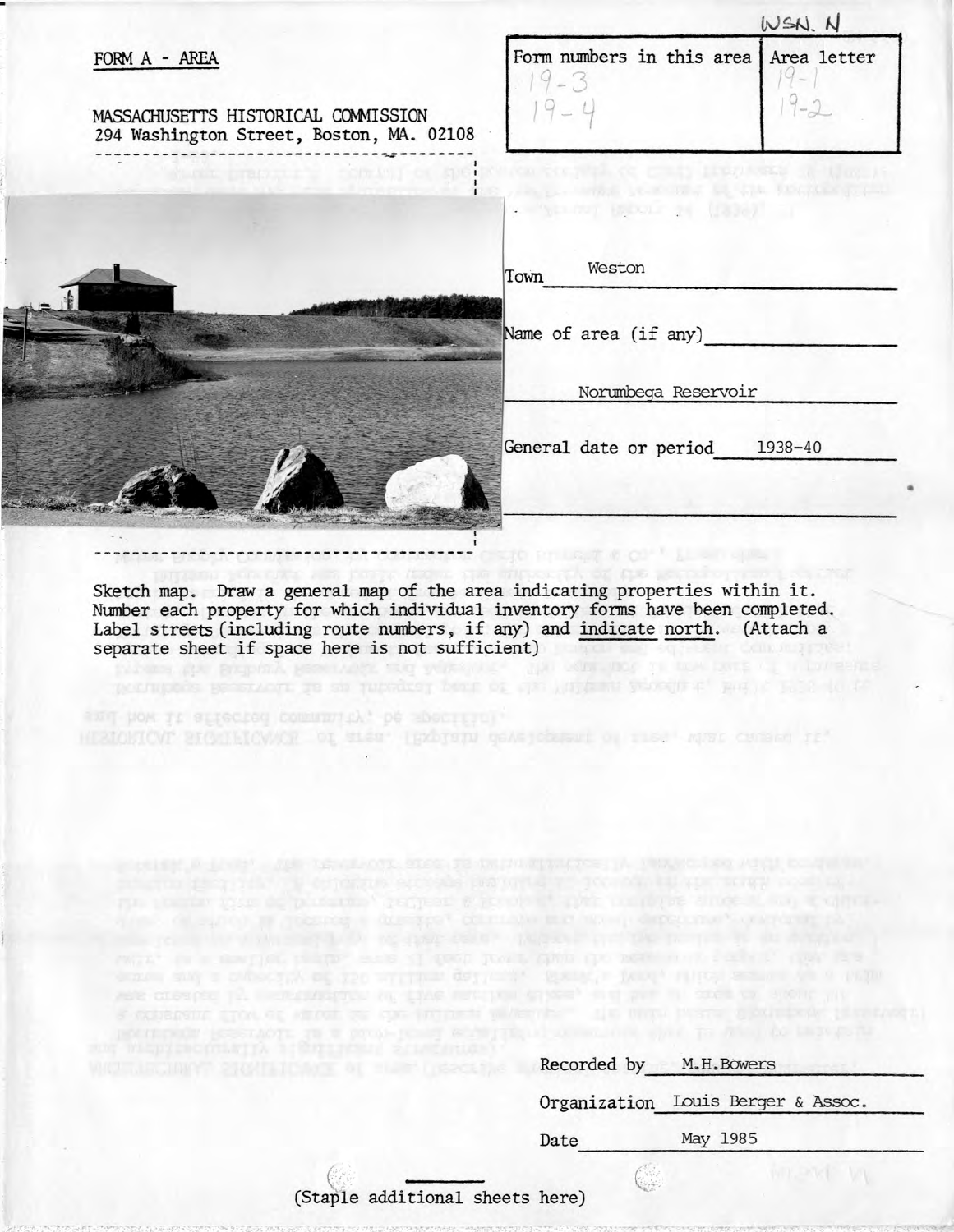ARCHITECTURAL SIGNIFICANCE of area. (Describe physical setting, general character, **and architecturally significant structures).** 

*( (* 

Norumbega Reservoir is a high-level equalizing reservoir that is used to maintain a constant flow of water in the Hultman Aqueduct. The main basin (Norumbega Reservoir) was created by construction of five earthen dikes, and has an area of about 50 acres and a capacity of 150 million gallons. Shenk's Pond, which serves as a trim weir, is a smaller basin, some 21 feet lower than the reservoir proper, that was developed in a natural pond of that name. Between the two basins is an earthen dike, on which is located a granite, concrete and steel gatehouse, designed by the Boston firm of Densmore, LeClear & Robbins, that contains screens and a chlorination facility. A chlorine storage building is located on the south edge of Schenck's Pond. The reservoir area is naturalistically landscaped with conifers.

**HISTORICAL SIGNIFICANCE of area. (Explain development of area, what caused it, and how it affected community; be specific).** 

Norumbega Reservoir is an integral part of the Hultman Aqueduct, built 1938-40 to bypass the Sudbury Reservoir and Aqueduct. The aqueduct is now part of a pressure system extending from Wachusett Reservoir into Boston and adjacent communities. Norumbega Reservoir is the central point for chlorination in the water supply system. Screens in the gatehouse are used to filter out debris and fish that may be carried in the aqueduct from Wachusett Reservoir.

Hultman Aqueduct was built under the authority of the Metropolitan District Water Supply Commission, by contractor Carlo Bianchi & Co., Framingham.

**\** 

## **BIBLIOGRAPHY and/or REFERENCES**

Metropolitan District Water Supply Commission Annual Report 14 (1939): 31. Kennison, Karl R. , "The Hydraulics of the New Pressure Aqueduct of the Metropolitan Water District," Journal of the Boston Society of Civil Engineers 29 (1942): 1-23.